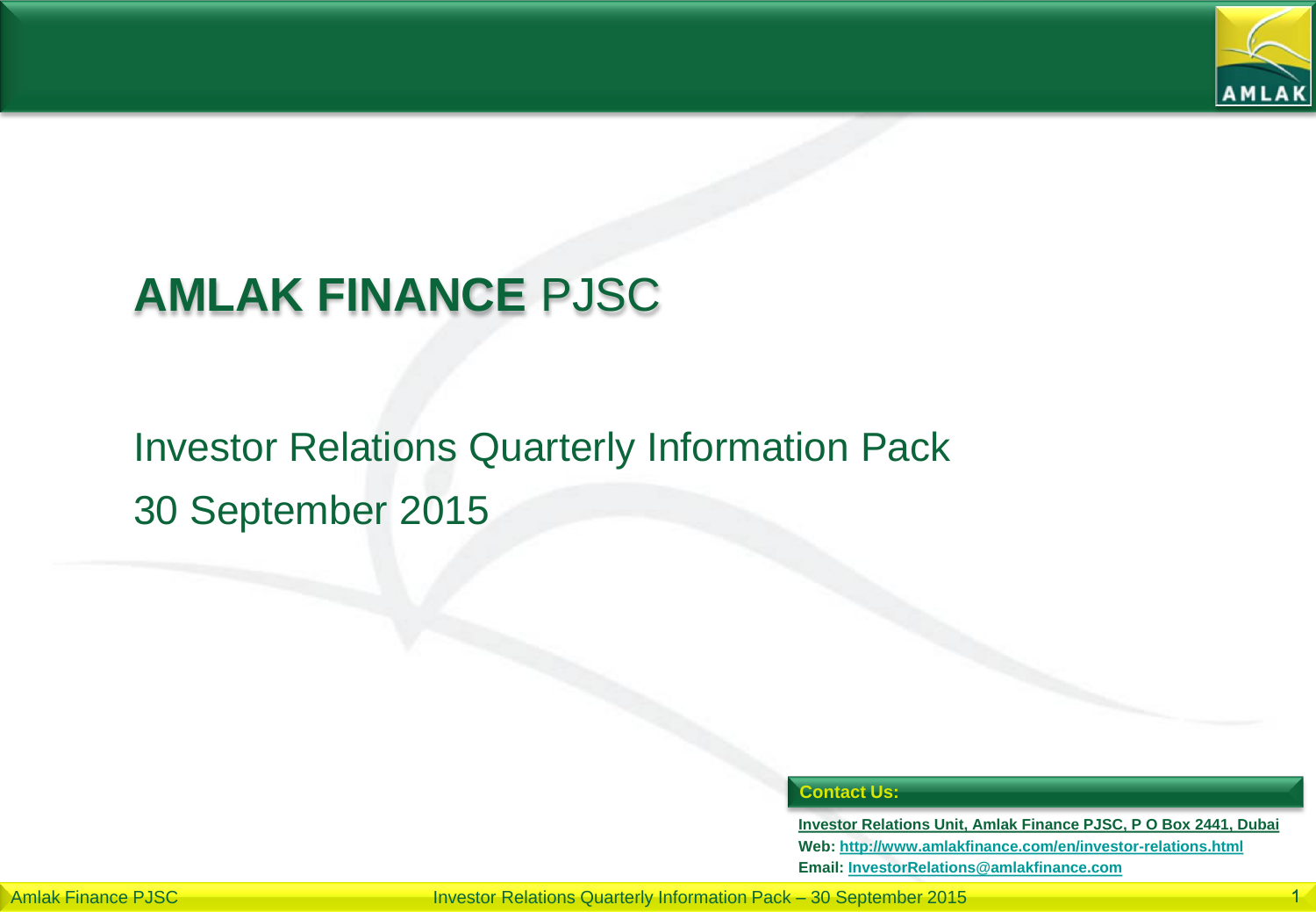

The information set out in this presentation is being made available to recipients for information purposes only. It does not constitute, nor is it intended to be an offer to sell, or an invitation to subscribe for, or purchase, any securities in the Company. Neither this presentation nor anything in it shall form the basis of any contract or commitment.

This presentation may contain forward looking statements including statements regarding our intent, belief or current expectations with respect to Company's businesses and operations, market conditions, results of operation and financial condition, capital adequacy, specific provisions and risk management practices. Readers are cautioned not to place undue reliance on these forward looking statements.

The information contained herein has been prepared to assist the Recipients in making their own evaluation on the Company and does not purport to contain all information that they may desire. In all cases, the Recipients should conduct their own investigation and analysis of the Company, its business, prospects, results of operations and financial condition as well as any other information the Recipients may deem relevant to their decision making.

The Presentation is at the date hereof. Neither the delivery of this Presentation nor any further discussions in relation to the Company or the contemplated issue of shares with any of the Recipients shall, under any circumstances, create any implication that there has been no change in the affairs of the Company since the date of this Presentation.

Without the express prior written consent of the Company, the Presentation and any information contained within it may not be (i) reproduced (in whole or in part), (ii) copied at any time, (iii) used for any purpose other than your evaluation of the Company.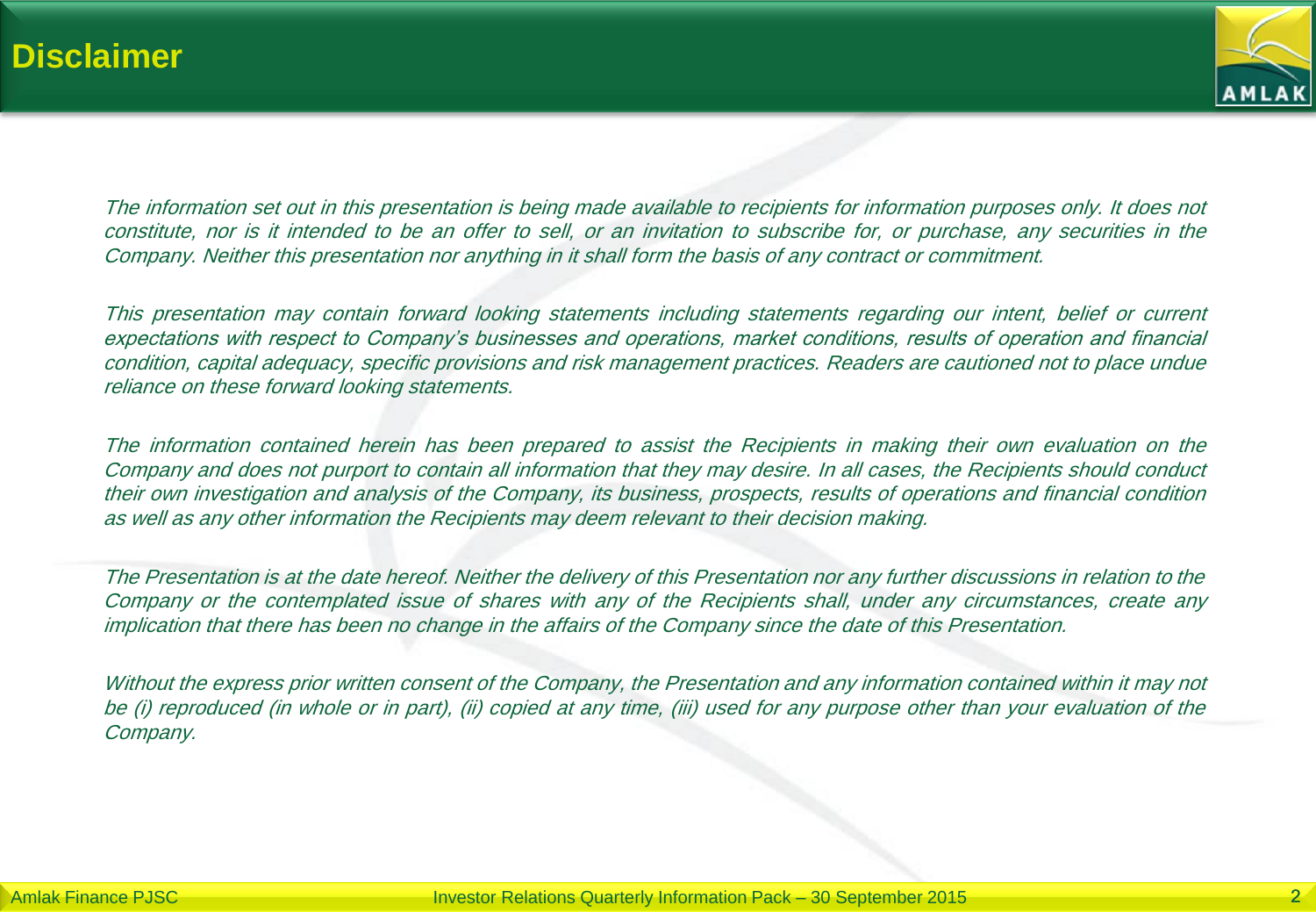



# **Sections**

**Q FINANCIAL HIGHLIGHTS** 

**Q** STRATEGY

#### **Q AMLAK AT A GLANCE**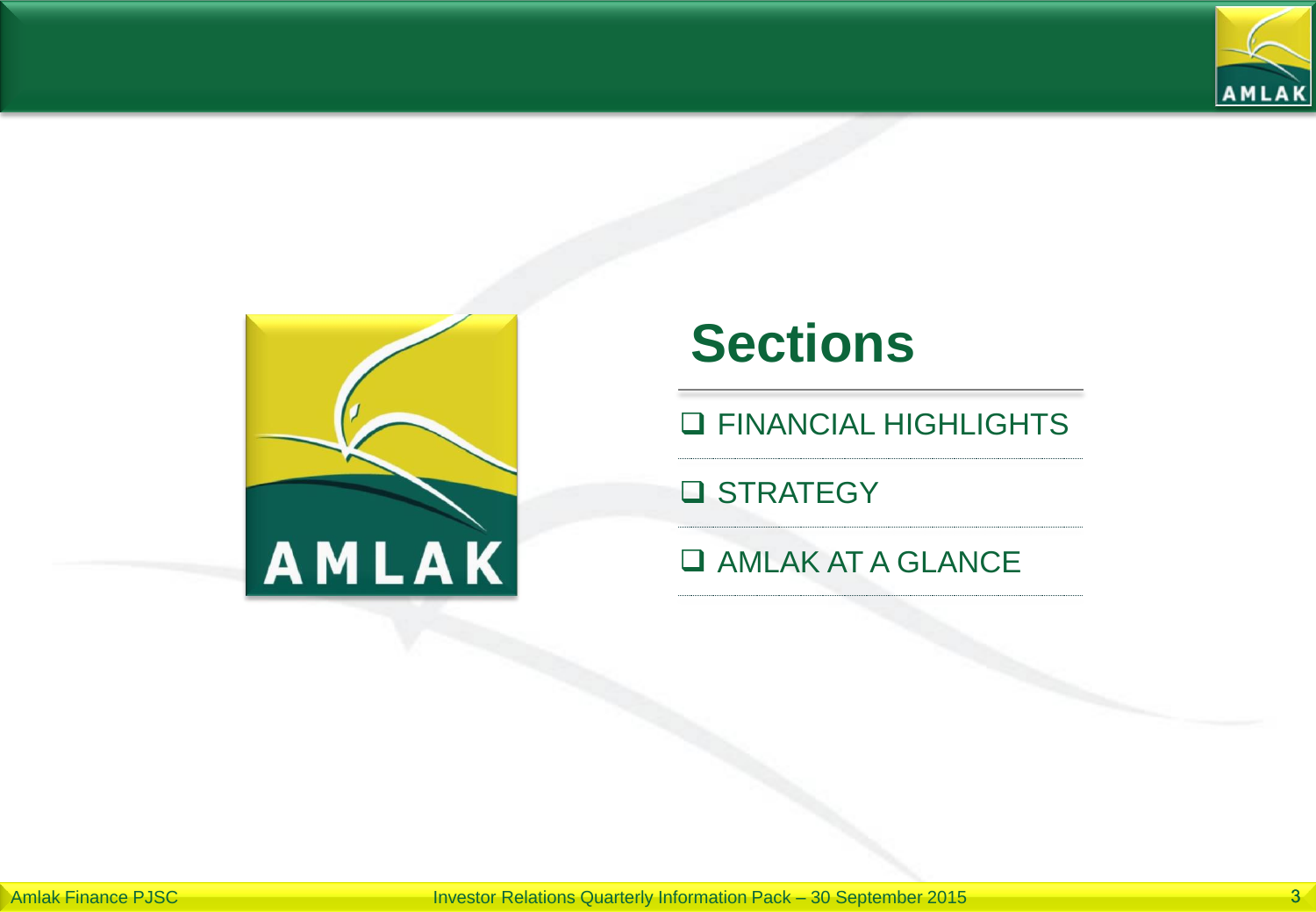

## **FINANCIAL HIGHLIGHTS**

Amlak Finance PJSC **Investor Relations Quarterly Information Pack – 30 September 2015**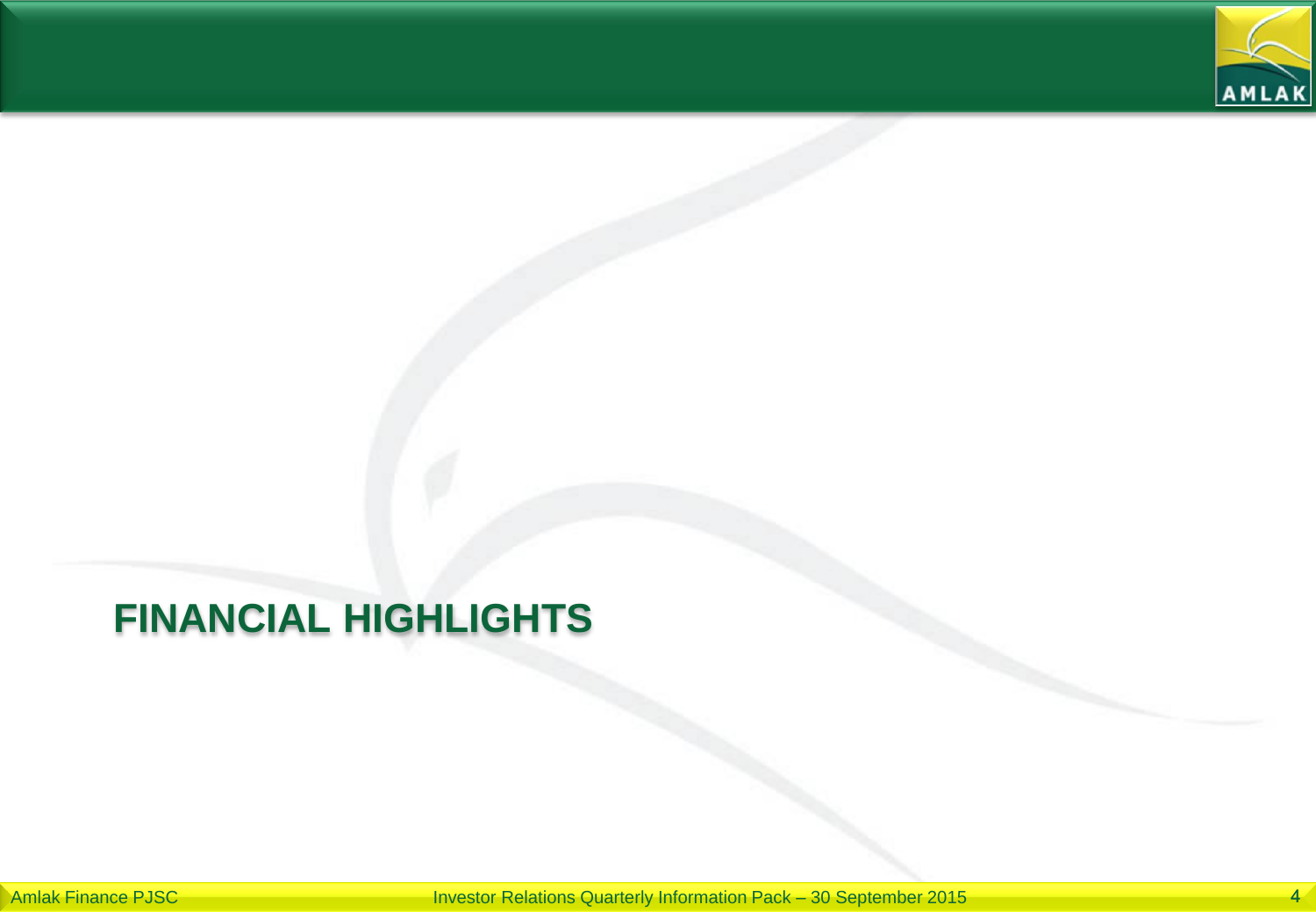

|                                                                  | Q3 2015        | Q3 2014                  | Q2 2015 | Q1 2015                  | Q4 2014  | Q3 2014 |
|------------------------------------------------------------------|----------------|--------------------------|---------|--------------------------|----------|---------|
| <b>Description</b>                                               |                | AED (M)                  |         | AED (M)                  |          |         |
| Income from financing and Investing assets                       | 74             | 91                       | 67      | 81                       | 89       | 91      |
| <b>Rental Income</b>                                             | 12             | 10                       | 10      | 11                       | 10       | 10      |
| Fair value loss on investment properties                         |                | $\overline{\phantom{a}}$ |         | ÷                        | (2, 115) |         |
| Share of results of associate                                    |                | 5                        | 5       | 6                        | 8        | 5       |
| Sale of real estate                                              | 23             |                          | 21      | $\overline{\phantom{a}}$ |          |         |
| Other Income                                                     | $\overline{7}$ | 3                        | 13      | 7                        | 1        | 3       |
| <b>Total Income</b>                                              | 123            | 109                      | 116     | 105                      | 108      | 109     |
| Impairment (reversals)                                           | 17             | 7                        | (24)    | (28)                     | 1,953    |         |
| <b>Operating Expenses</b>                                        | (49)           | (34)                     | (46)    | (35)                     | (64)     | (34)    |
| Profit / (loss) before distribution to<br>financiers / investors | 91             | 82                       | 46      | 42                       | (118)    | 82      |
| Distribution to financiers / investors                           | (34)           | (75)                     | (37)    | (36)                     | (48)     | (75)    |
| <b>Profit / (loss) for the period</b>                            | 57             | $\overline{\mathbf{r}}$  | 9       | 6 <sup>5</sup>           | (166)    | 7       |

Revenue and Group Profit in line with management expectations.

□ Rental and Other Income and Share of Results from Associates improved further.

Amlak is confident that it can meet full year profitability expectations as at the year end.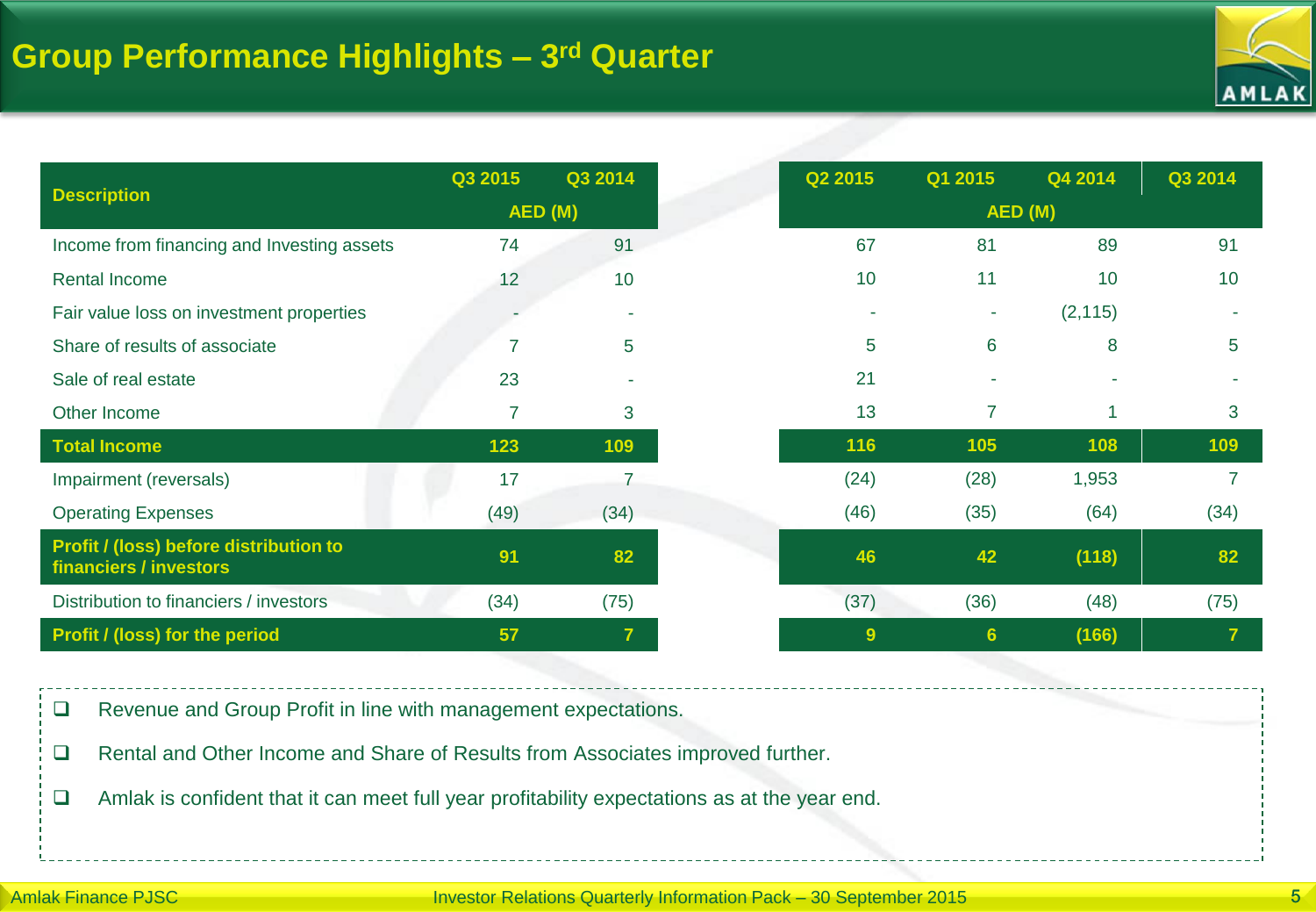### **Group Income Statement YTD Comparative Analysis**



#### **AED in Million**



- Amlak's Total Revenue remained steady at AED 343 million compared to last year
- $\Box$  Revenue from finance business activity was AED 222 million representing a 23% fall respectively from the same period last year due to decreasing real estate portfolio
- □ Rental and Other Income improved to AED 60 million up by 43% compared to the same period last year
- □ Operating Costs, fell by 13% to AED 102 million from AED 117 million due to cost management and savings
- □ Profit distributable to financers decreased from AED 183 million to AED 108 million compared to last year after restructuring and adjusting down the Investment Deposits in Q4 2014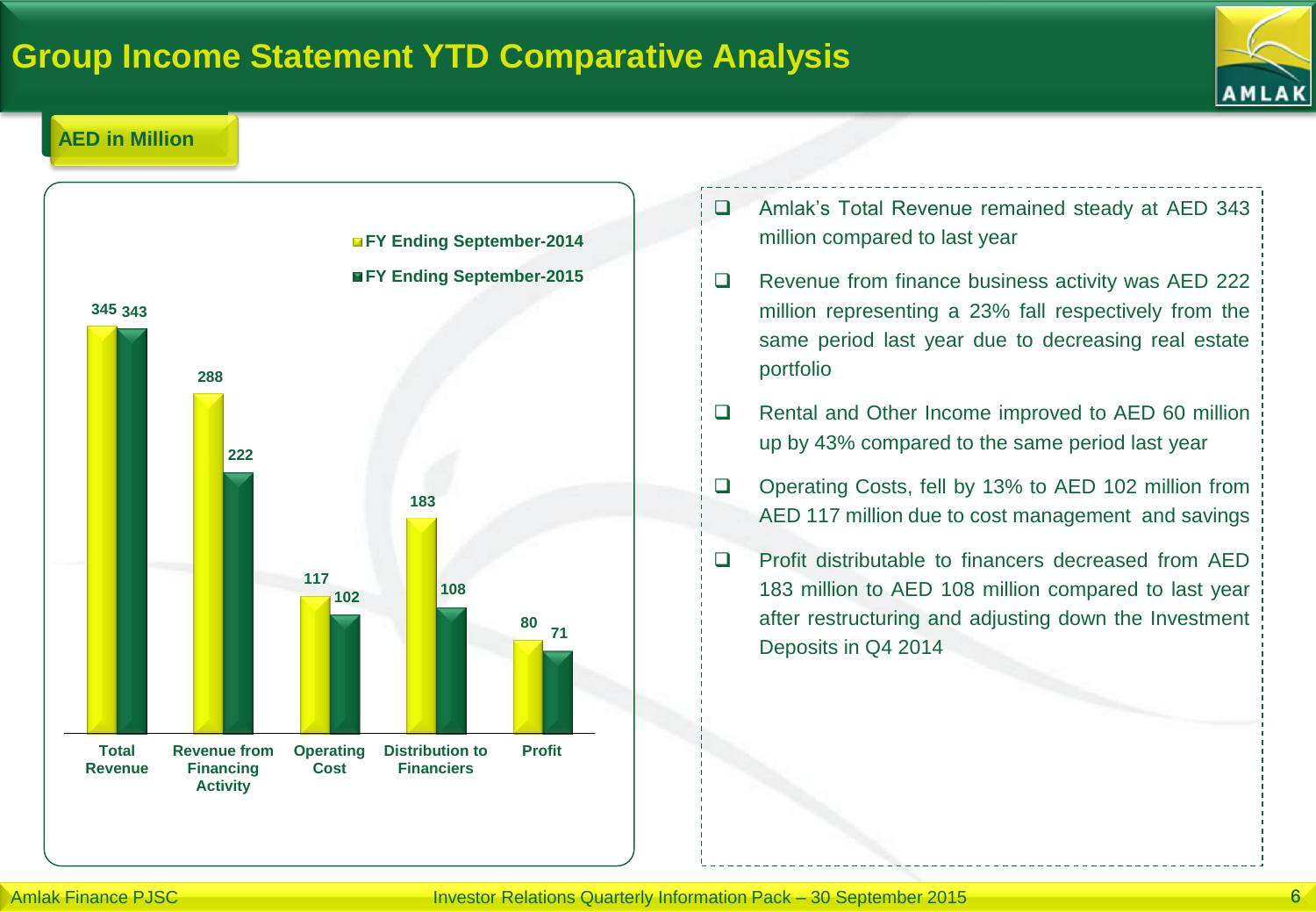### **Group Performance – Quarterly Trends**



#### **AED in Million**









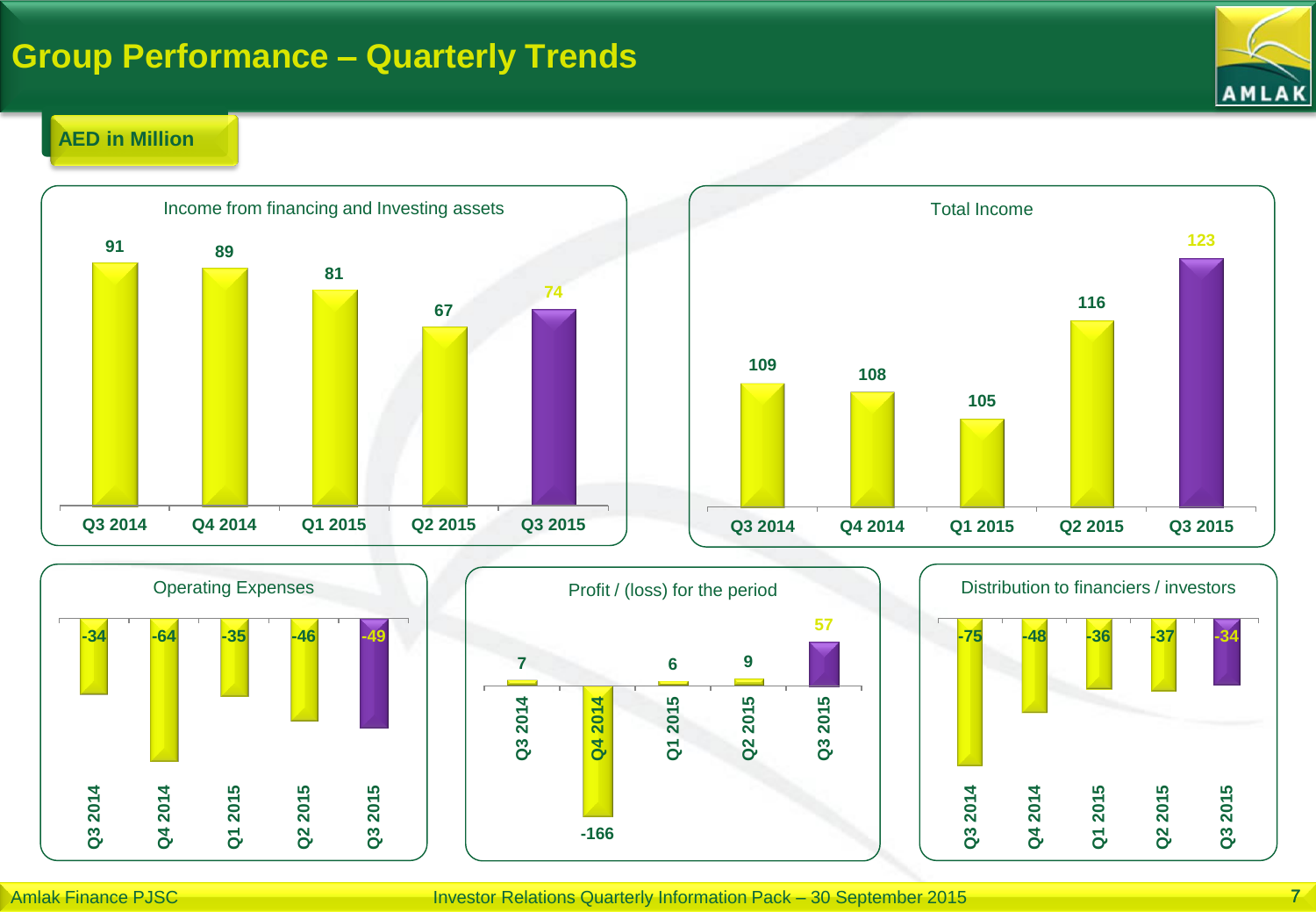

|                                                   | 30-Sep-15 | 30-Jun-15 | 30-Jun-15 | 31-Mar-15  | 31-Dec-14 |  |  |
|---------------------------------------------------|-----------|-----------|-----------|------------|-----------|--|--|
| <b>Description</b>                                | AED(M)    |           |           | AED (M)    |           |  |  |
| Cash and balances with banks                      | 405       | 1,184     | 1,184     | 685        | 498       |  |  |
| Islamic financing and investing assets            | 3,697     | 3,667     | 3,667     | 4,096      | 4,265     |  |  |
| Available-for-sale investments                    | 24        | 24        |           | 24<br>24   | 24        |  |  |
| <b>Real Estate Assets</b>                         | 2,243     | 2,228     | 2,228     | 2,155      | 2,165     |  |  |
| Investment in Associate                           | 274       | 268       |           | 274<br>268 | 268       |  |  |
| <b>Other Assets</b>                               | 78        | 314       |           | 314<br>84  | 82        |  |  |
| <b>Total Assets</b>                               | 6,721     | 7,685     | 7,685     | 7,318      | 7,302     |  |  |
| Investment deposits                               | 4,813     | 5,350     | 5,350     | 5,299      | 5,270     |  |  |
| Other liabilities (incl non-controlling interest) | 388       | 654       |           | 339<br>654 | 332       |  |  |
| Equity                                            | 1,520     | 1,681     | 1,681     | 1,680      | 1,700     |  |  |
| <b>Total Equity &amp; Liabilities</b>             | 6,721     | 7,685     | 7,685     | 7,318      | 7,302     |  |  |

□ Total balance sheet remains steady after restructuring in November 2014.

- $\square$  Total assets decreased by 8% for the nine month period ending September 2015 on the back of decreasing mortgage portfolio
- $\Box$  Investment deposit decreased due to payments to financiers
- □ Redeemed AED 200 million of the Mudaraba Instrument, within the first year of restructuring marking the a similar reduction in the Equity position.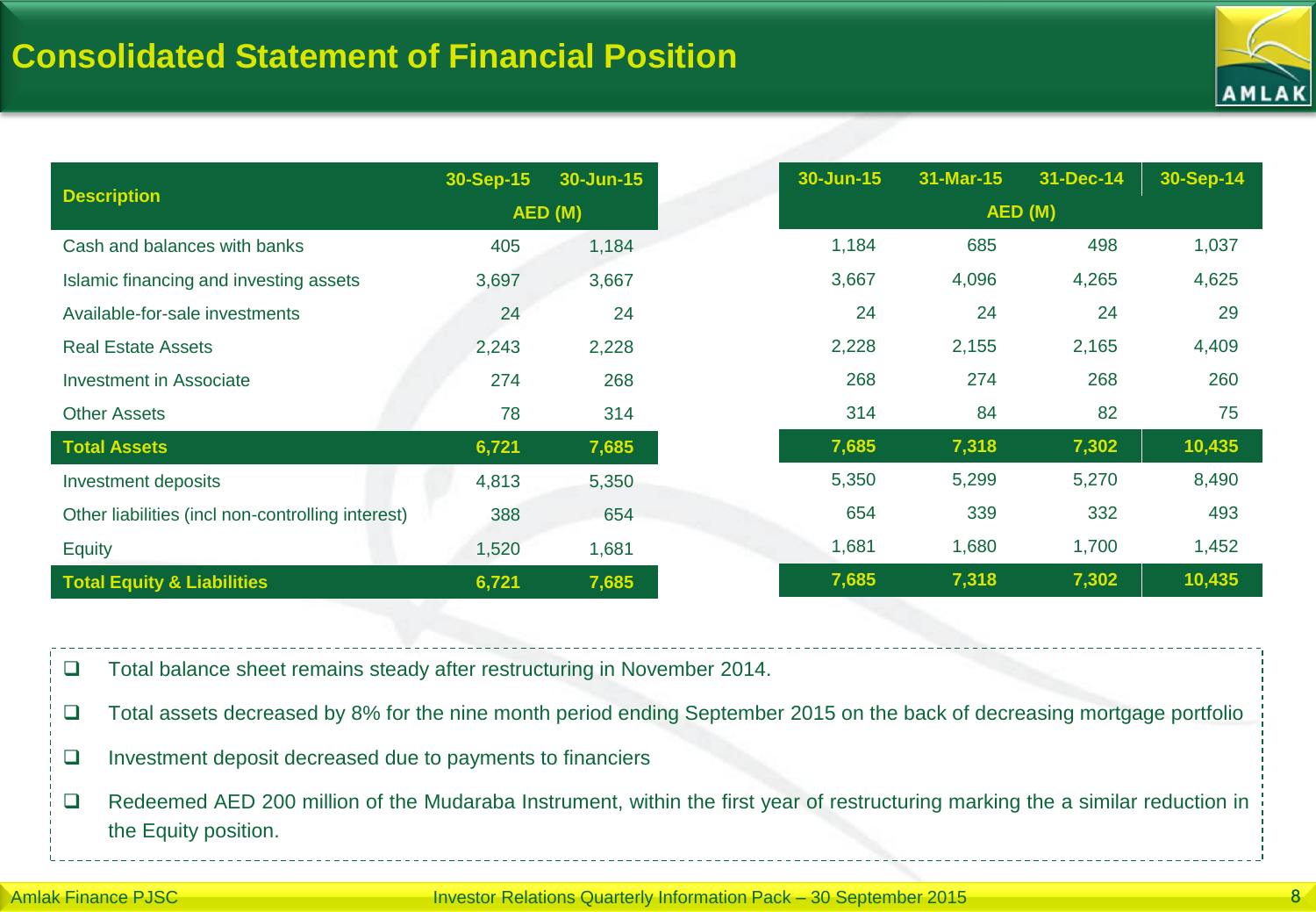### **Financial Position – Quarterly Trends**



#### **AED in Million**













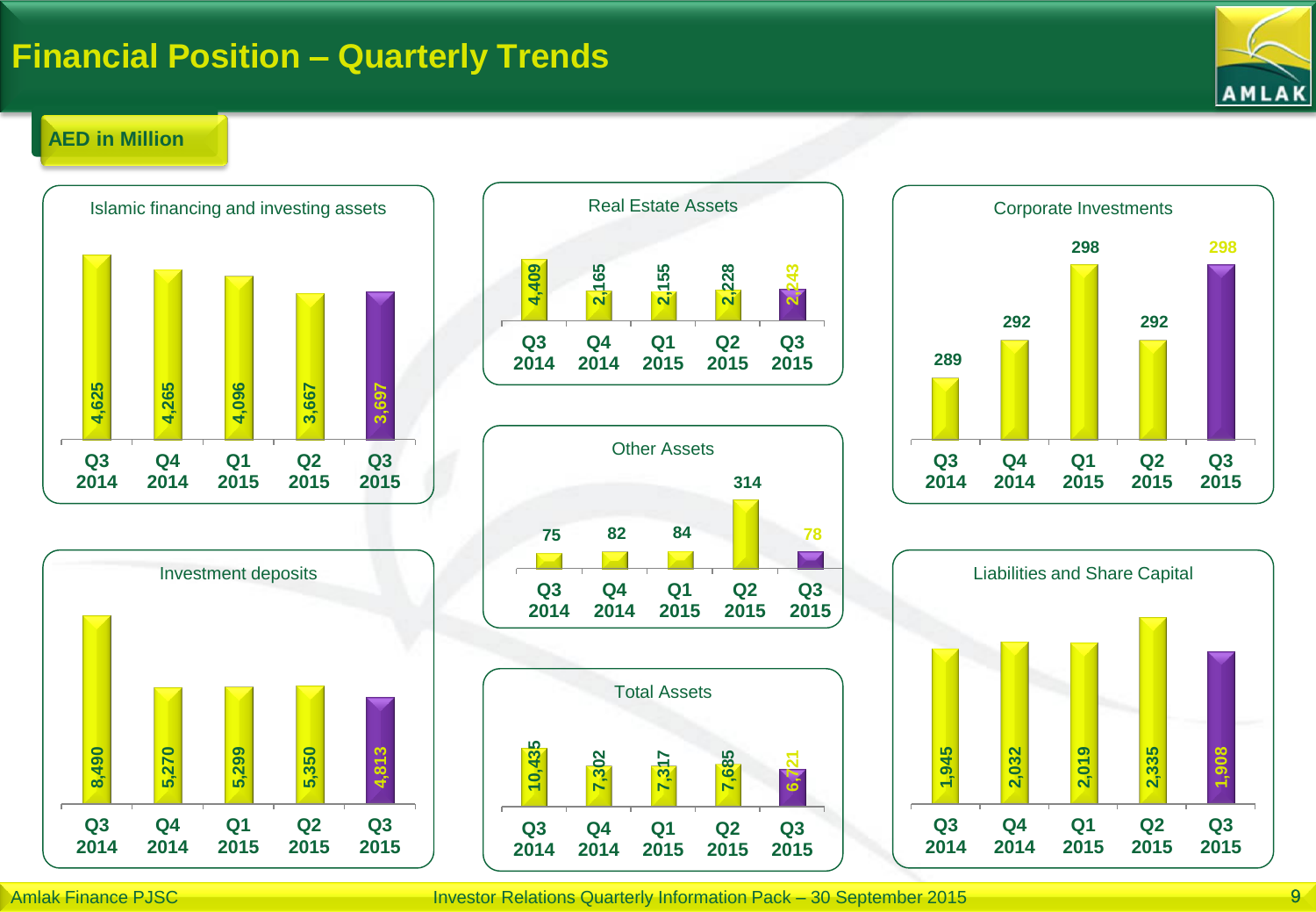

## **STRATEGY**

Amlak Finance PJSC **Investor Relations Quarterly Information Pack – 30 September 2015** 10<sup>1</sup>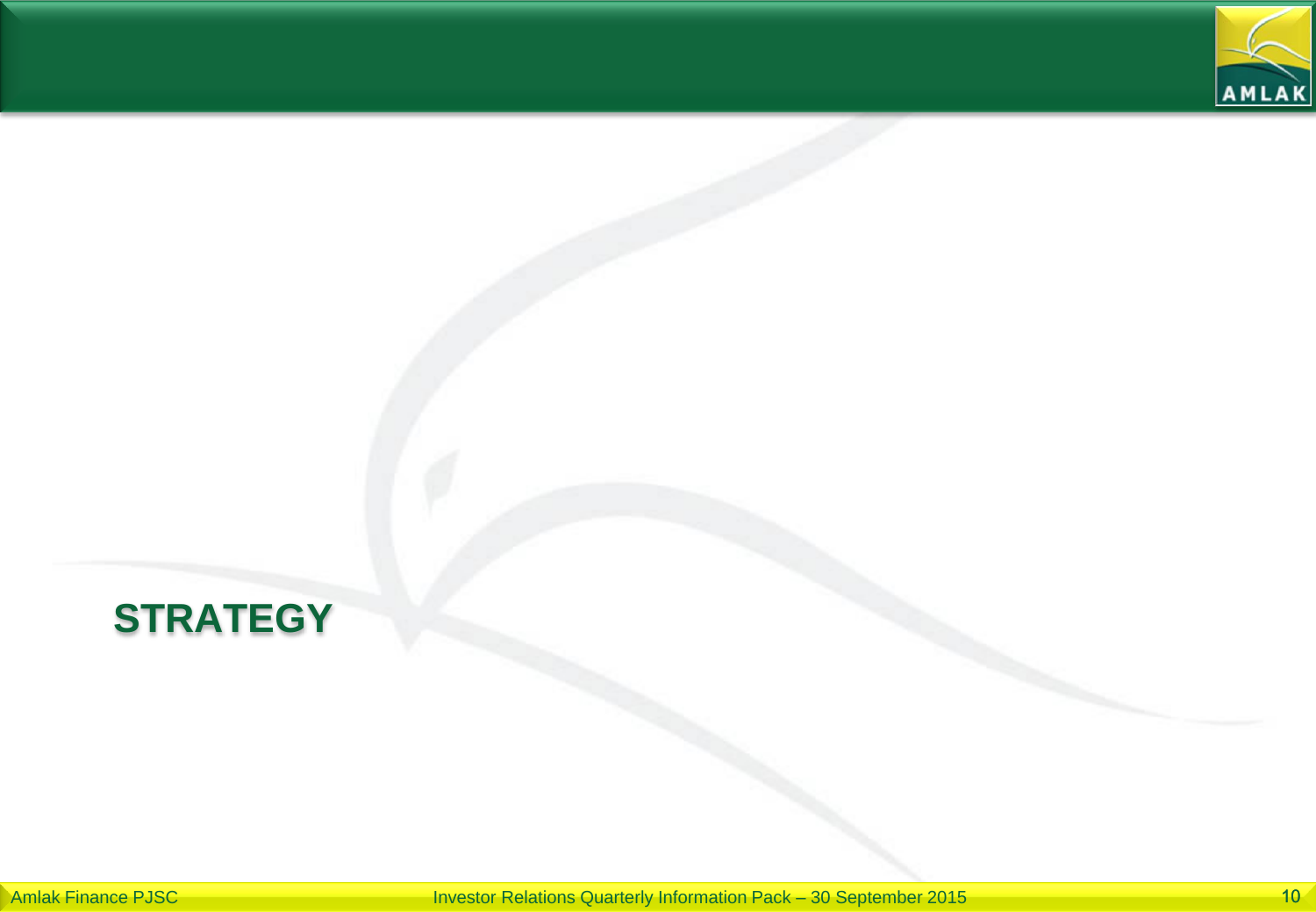#### **Amlak's Strategic Direction**





Amlak Finance PJSC **Investor Relations Quarterly Information Pack – 30 September 2015** 11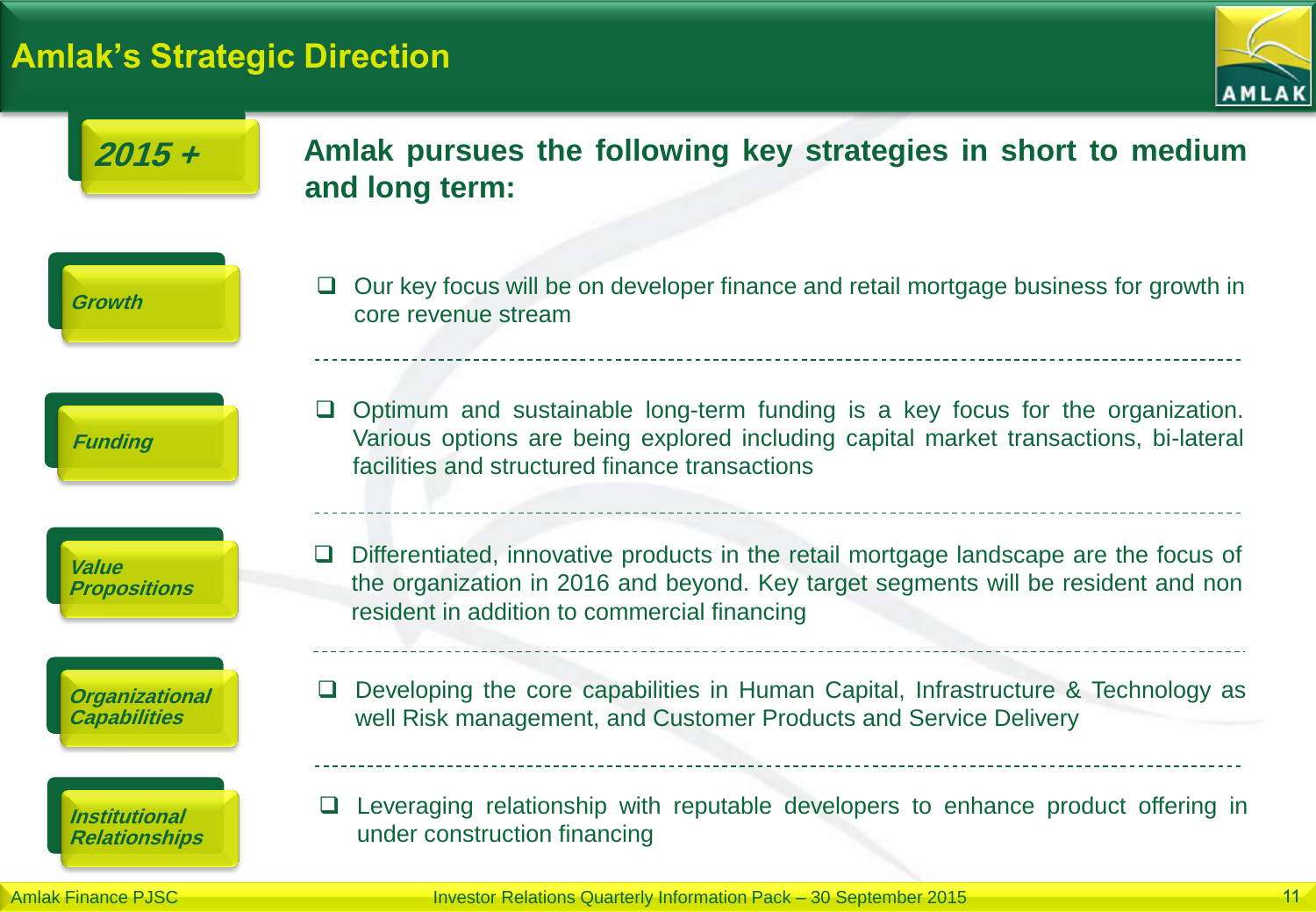

## **AMLAK AT A GLANCE**

Amlak Finance PJSC **Investor Relations Quarterly Information Pack – 30 September 2015** 12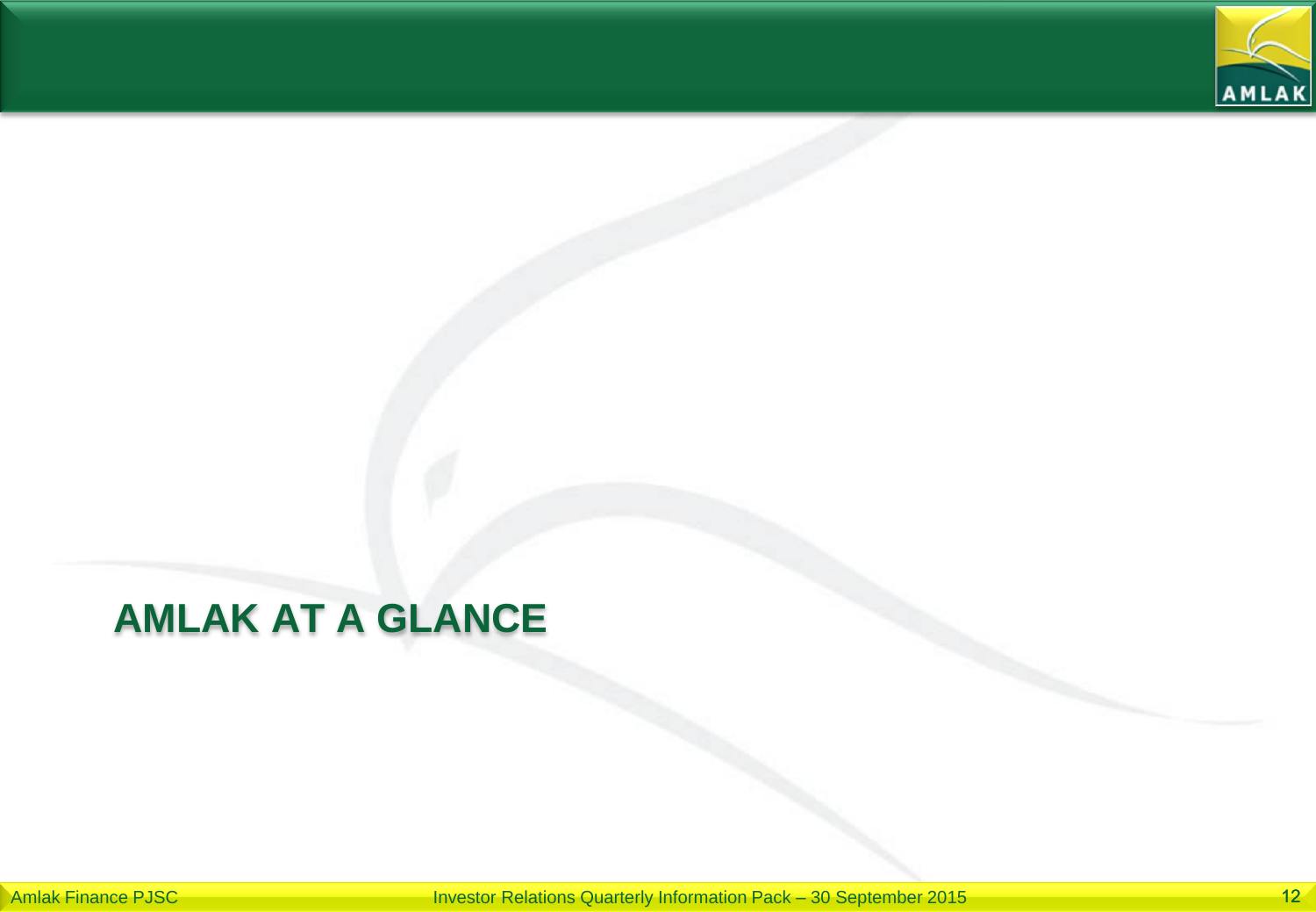

- Amlak Finance was established in 2000 as a leading specialized real estate financier under the regulation of UAE Central Bank.
- $\Box$  Amlak became a listed company in 2004 on the Dubai Financial Market (DFM) under the regulation of Securities and Commodities Authority (SCA) and UAE Central Bank.
- Amlak became a Sharia Compliant Finance Company in 2004.
- Amlak operates in UAE and Egypt with affiliation in Saudi Arabia.
- $\Box$  In the UAE, Amlak's focus is on Dubai property market, in both freehold and leasehold areas.
- □ Amlak provides innovative, Shari'a-compliant property financing products and solutions for end-users and investors for both ready and off-plan/under-construction properties.

To learn more about Amlak Finance, please visit our website: [http://www.amlakfinance.com](http://www.amlakfinance.com/)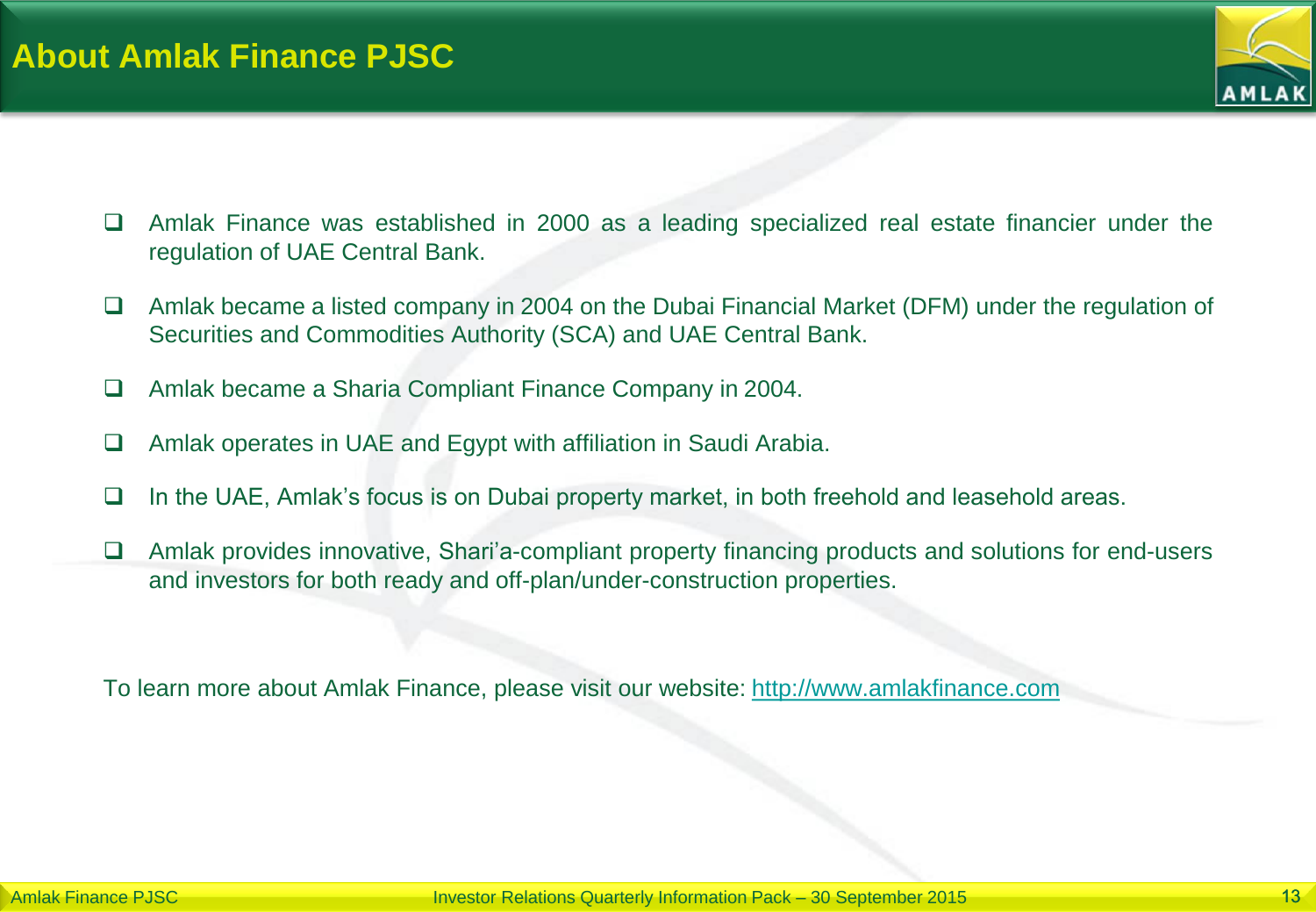

## **Our Vision** (What we aim to become?)

**"To be a premier and specialized real estate financing institution in the region"**

### **Our Mission** (What is our purpose?)

**"To provide innovative financial solutions and quality services to our customers while maximizing shareholders' value and nurturing our employees"**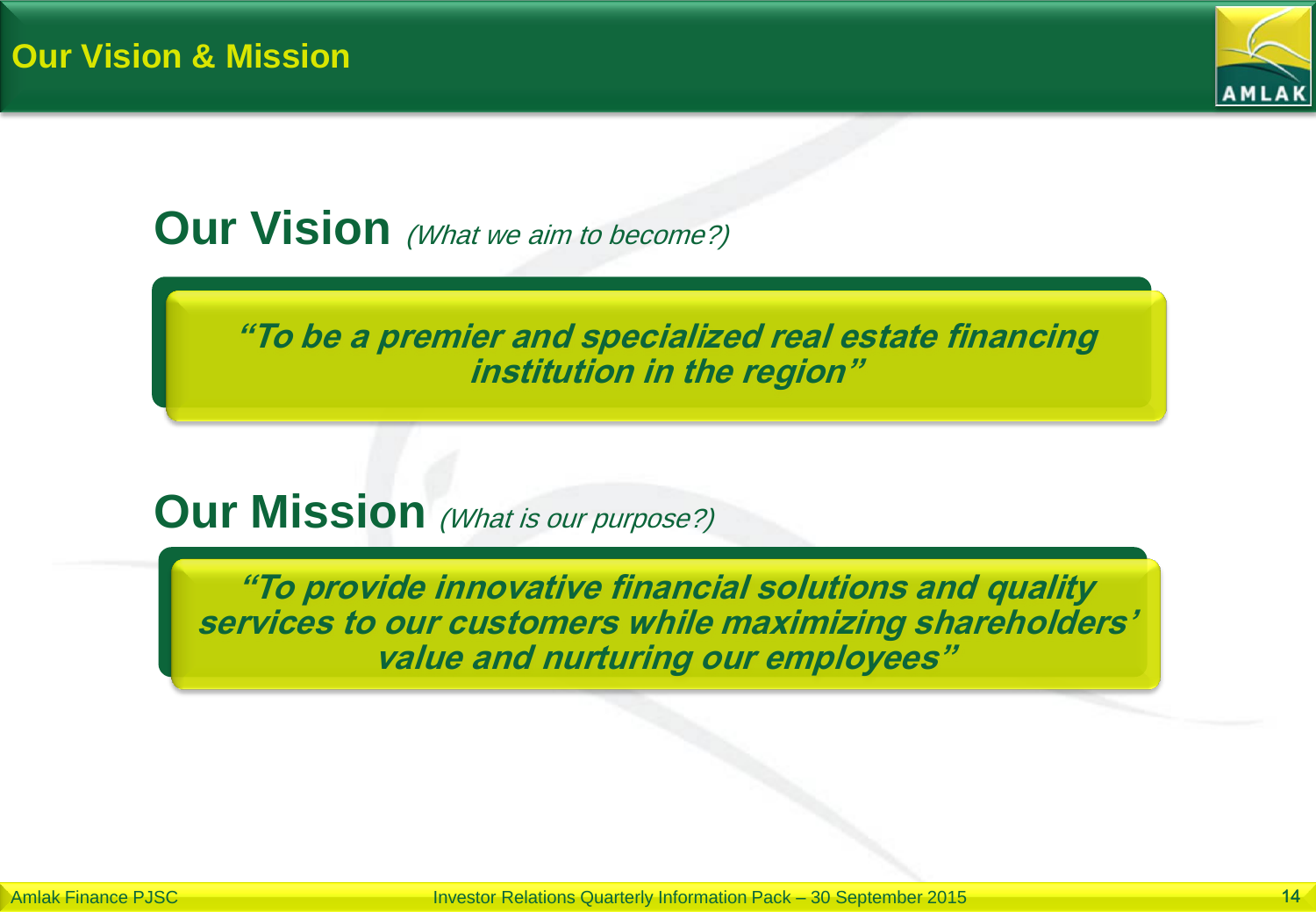

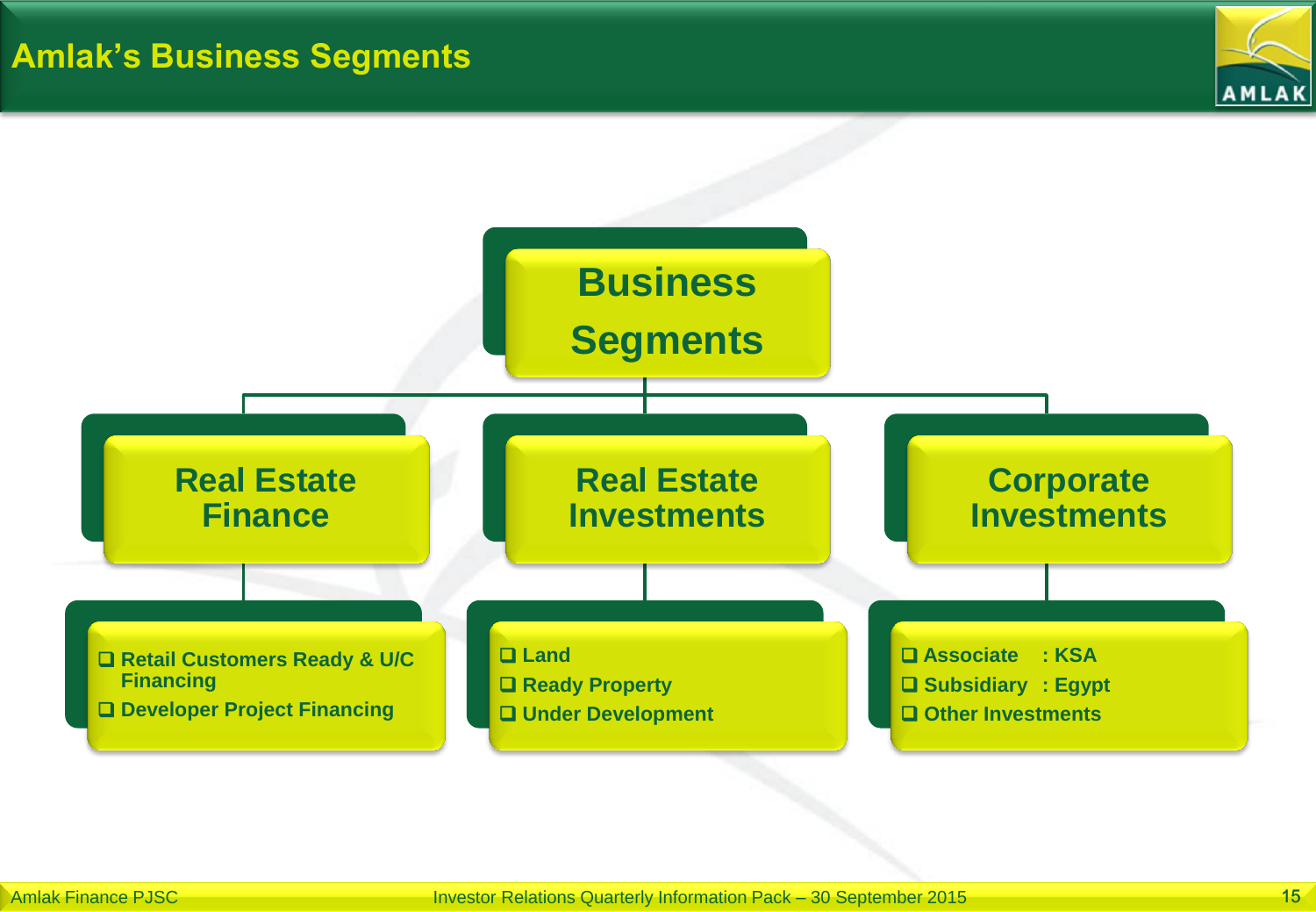### **Organization Structure**